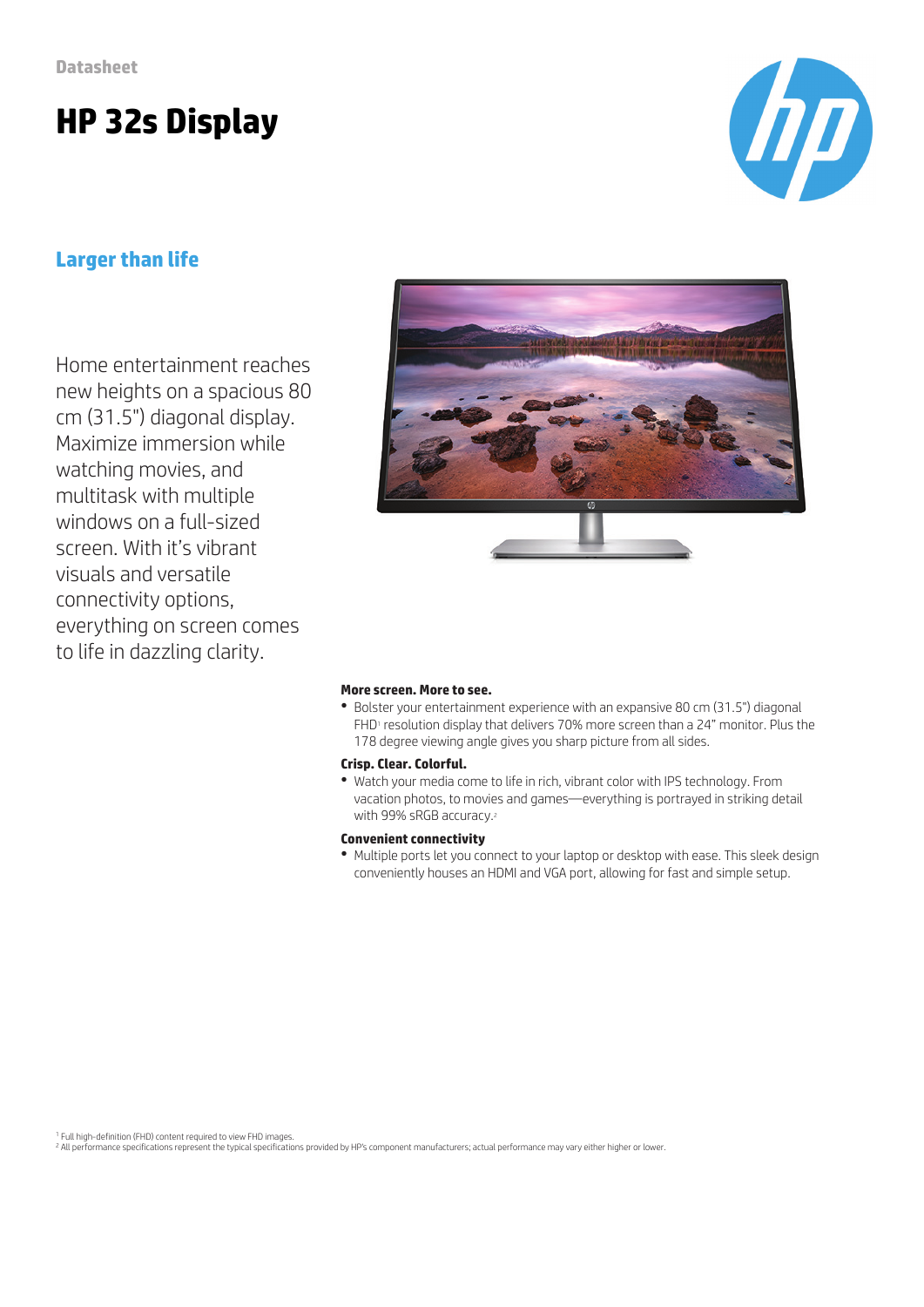Datasheet

# HP 32s Display

1 Full high-definition (FHD) content required to view FHD images.<br><sup>2</sup> All performance specifications represent the typical specifications provided by HP's component manufacturers; actual performance may vary either higher